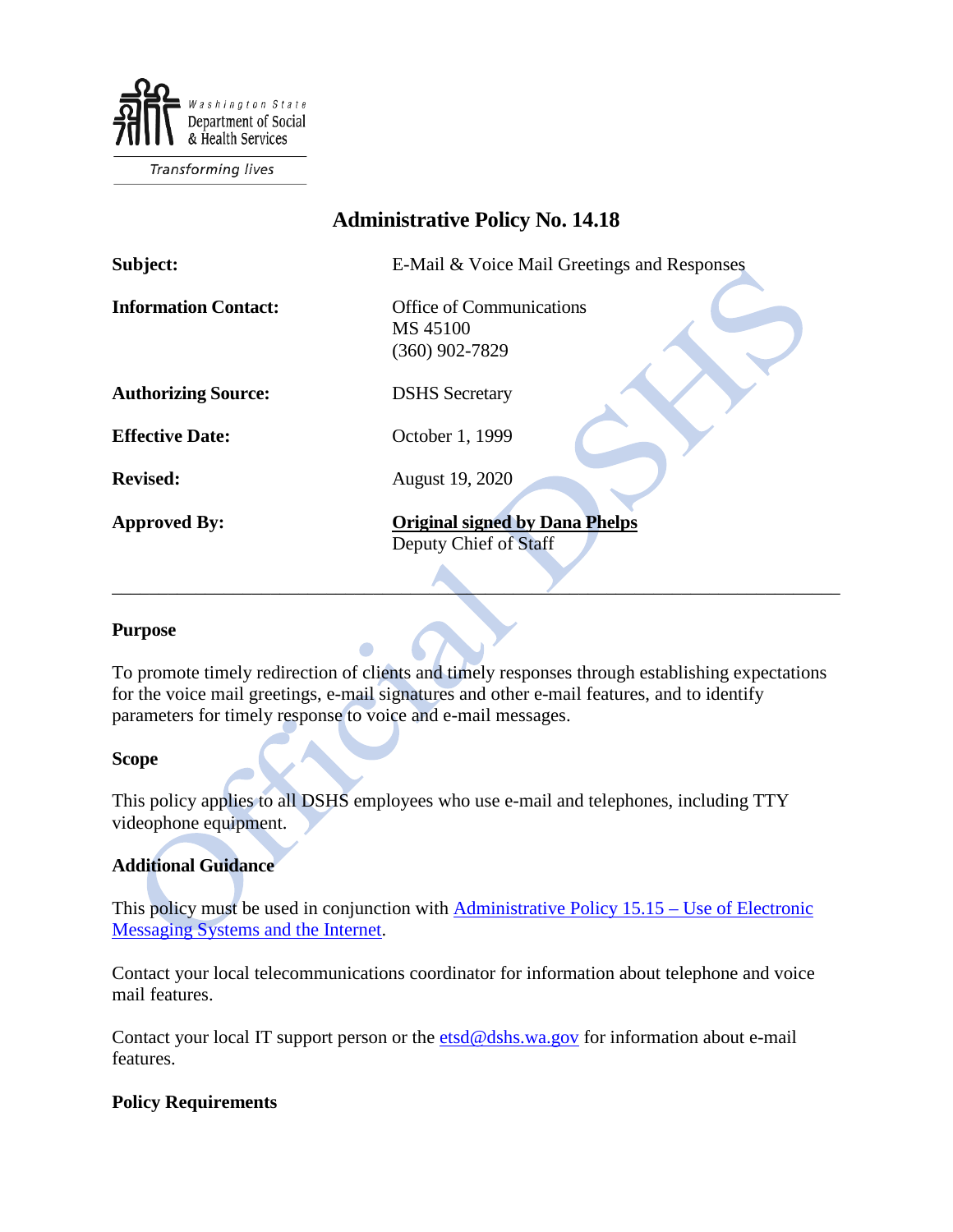# **A. Voice Mail**

- 1. DSHS employees with voice mail capabilities on their desk phone or DSHS-issued cell phone must have a personal greeting that is updated at least once a week.
- 2. The personal greeting must include the following information:
	- Employee name, agency name (Department of Social and Health Services, not DSHS).
	- Administration, division, program or field office name.
	- Information about the employee's availability (such as days and hours generally in the office) and when the caller can generally expect a return call.
	- When available, instructions for obtaining immediate assistance if the employee is not available, such as identification of an alternate contact or communication of a 'zero out' option.
	- Alternate contact information, such as a department-issued cell phone or PDA, if available, where the employee might be reached.
	- Examples:
	- •

*"Hello, this is [your name] with the Department of Social and Health Services Community Services Office in Olympia. I am in the office today, September 6 between 7 and 4, but unable to take your call. Please leave a detailed message and I will return your call within 48 hours. To speak with another staff member press 0."*

*"Hello, this is [your name] with the Department of Social and Health Services Home & Community Service Office in Spokane. On Tuesday, September 9, I will be out of the office in the afternoon. Please leave a detailed message and I will return your call by noon on Thursday. For immediate assistance press 0."*

*"Hello, this is [your name] with the Department of Social and Health Services Office of Financial Recovery. For the week of September 8, I will be out of the office and unable to return calls until September 11th. If you need immediate assistance, please press 0 or call my co-worker Joan Evans at 360- 555-4444."*

- 3. If available, department employees should use the "send calls" function on their desk phone at the end of the work day and anytime they plan to be out of the office.
- 4. Voice mail messages must be responded to within 48 hours or two business days of receipt or return to work.

# **B. Email Signature and Content**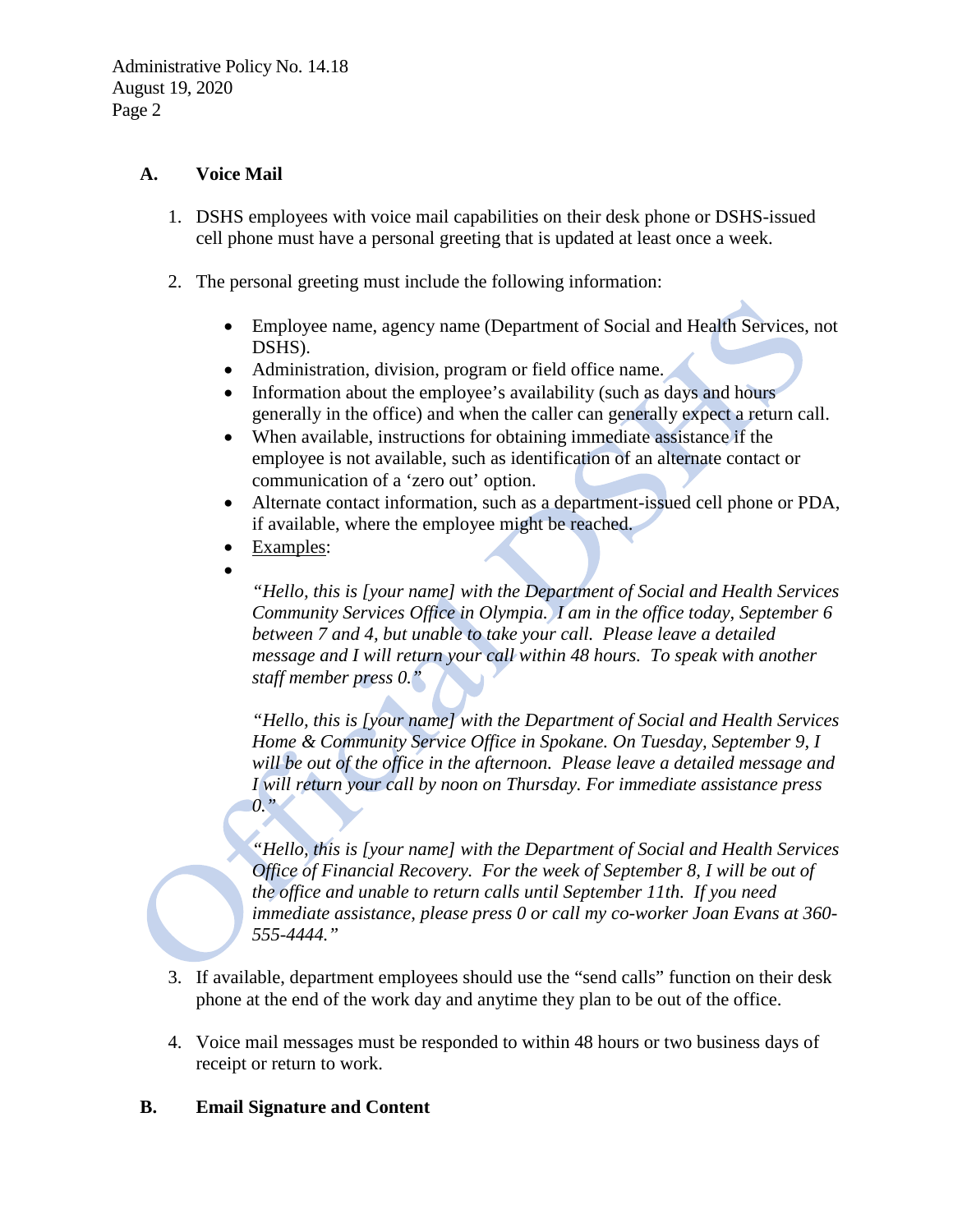Administrative Policy No. 14.18 August 19, 2020 Page 3

- 1. Employees are required to use an e-mail signature. The email signature must include the following information:
	- Employee name
	- Position or title
	- Administration, division or program name
	- Department of Social and Health Services
	- Office telephone number
	- Email address, using the firstname.lastname@dshs.wa.gov format.

Example of an email signature:

John Doe Media Relations Manager Office of Communications Department of Social and Health Services 360-902-0000 john.doe@dshs.wa.gov

- 2. Where appropriate, email signature blocks must include department cell phone or PDA number, fax number, the mailing address of your workplace or mailstop.
- 3. Employees may include preferred pronouns in their email signature block to include:
	- she, hers, hers
	- he, him, his
	- they, them, theirs
- 4. Emails must not include stationary, wallpaper, backgrounds, themes, or animations, which increase the cost of electronic storage, consume needed network resources, and increase the cost of public disclosure searches. Avoid exotic text colors that may be difficult to read.

5. A less formal signature block may be used for follow-up replies when appropriate, but it must still contain some contact information. For example:

> John Smith 360-902-0000

6. The signature will be standard for all agency staff, automatically generated by Outlook, and approved by the assistant secretaries. No logos or other artwork or clipart may be added to the signature. Program "icons", that have been submitted by an assistant secretary and approved by the office of communications on a case-bycase basis, may be added to the signature for specific business purposes.